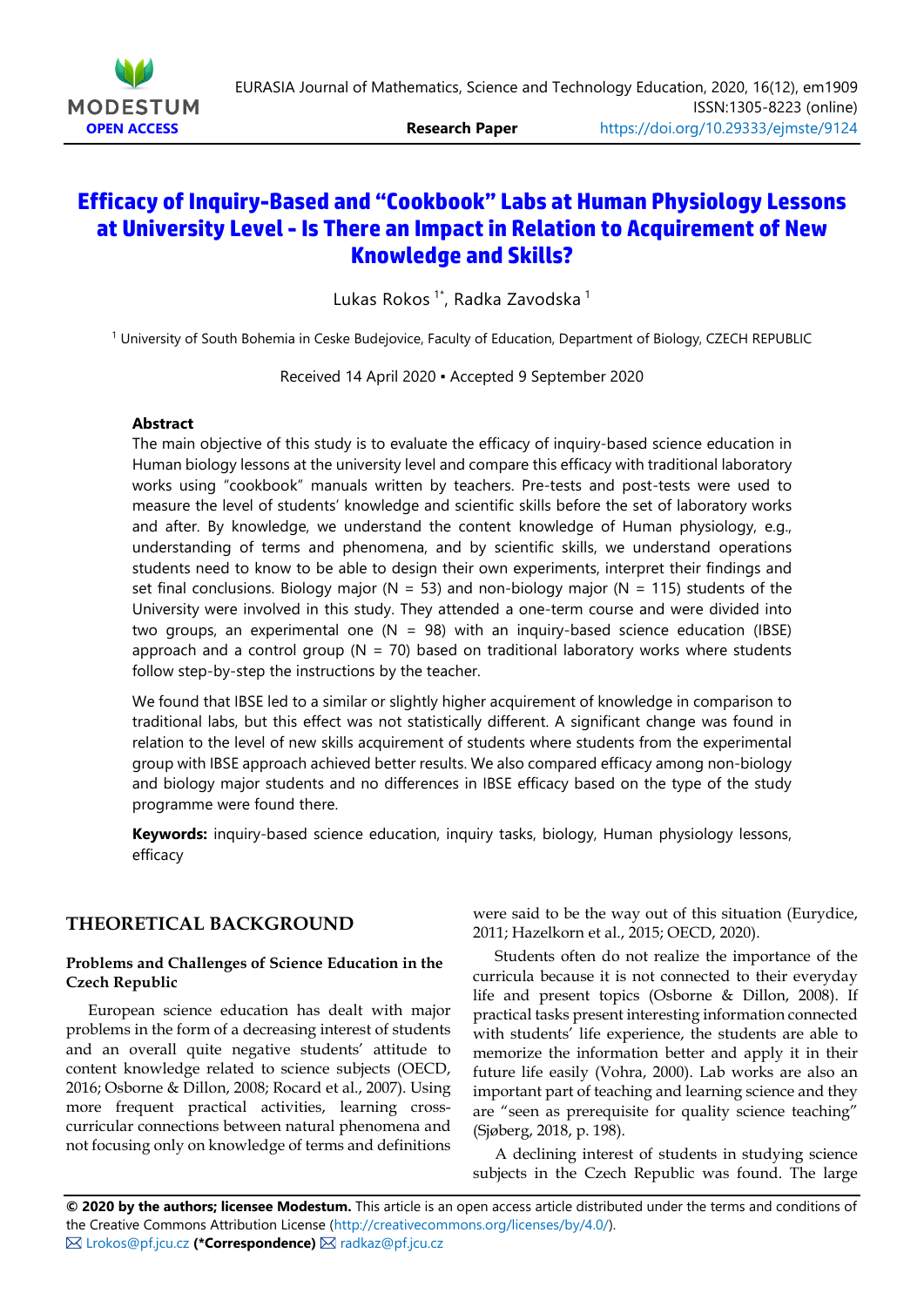## **Contribution to the literature**

- Research study investigates the efficacy of inquiry-based tasks in comparison to traditional cookbook labs.
- The students' total score from the pre-test and post-test increased from 71.8 % to 91.8 % at biology major students involved in IBSE tasks and from 54.2 % to 85.1 % at non-biology major students involved in IBSE tasks.
- IBSE has been found a suitable approach to acquiring almost a similar or slightly higher level of knowledge as well as to developing students' skills significantly.



Figure 1. Results of selected countries in PISA 2015: scientific literacy – partial scales (adopted and translated from Blazek & Prihodova, 2016)

volume of curricula led the content to become too overfull and mainly based on theoretical knowledge. The so-called "scientific paradigm" (Skoda & Doulik, 2009) could be a possible factor in causing the decrease of students' interest in science because it is focused on memorizing, mechanical learning of terms and definitions without a deeper understanding of the context (Papacek et al., 2015). There is also an insufficient differentiation of students' individuality and unsatisfactory assessment using the rough scale only (Skoda & Doulik, 2009). We can also observe the changing situation in the results of international surveys like PISA (*Programme forInternational Student Assessment*) and TIMSS (*Trends in International Mathematics and Science Study*) because it is possible to see that scientific literacy of Czech students has not improved since 2006 (Blazek & Prihodova, 2016). If we compare the results from 2015 with the 2006 results, we can see a significant deterioration of Czech students' performance as they moved from the group with an above-average score to the group with an average score (Blazek & Prihodova,

2016). Although the score was higher in 2012 compared to 2006, we can see a decrease in the score in 2015 with no important change in 2018 (Blazek et al., 2019). Czech students have good content knowledge and they can interpret the presented scientific phenomena, but their results in designing scientific research, interpreting and discussing the obtained data are quite poor (see Figure 1). The constructivist approaches are often seen as some of the possible ways of making essential innovations in science education and improving students' performance (Rocard et al., 2007; Tsivitanidou et al., 2018) and, therefore, the topics of implementation of these approaches in science education still constitute prevailing questions for Czech researchers, teachers and policymakers. Focusing on these topics in teachers' training at universities would be an important step in changing the situation and promoting the use of IBSE at schools because future teachers will be able to implement these approaches in their practice if they are familiar with their principles.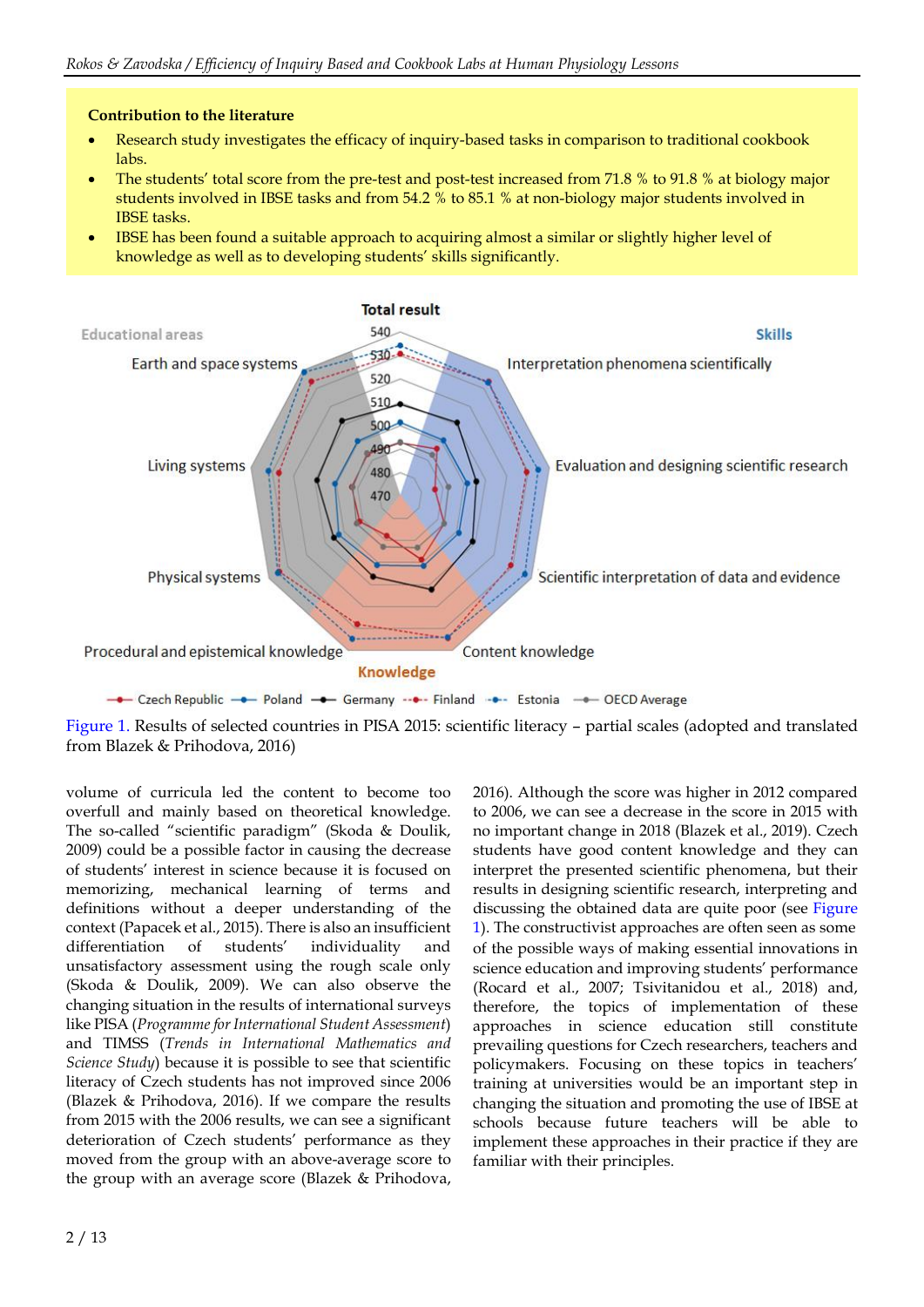| Table 1. Five levels of inquiry in the context of traditional lab works and IBSE (Buck, Bretz, & Towns, 2008) |              |                       |                |              |                   |  |  |  |  |  |
|---------------------------------------------------------------------------------------------------------------|--------------|-----------------------|----------------|--------------|-------------------|--|--|--|--|--|
| Levels<br>$\rightarrow$<br>of inquiry                                                                         |              | Traditional lab works |                | <b>IBSE</b>  |                   |  |  |  |  |  |
| Teaching<br>-learning activities                                                                              | Confirmation | Structured inquiry    | Guided inquiry | Open inquiry | Authentic inquiry |  |  |  |  |  |
| Problem/Question                                                                                              | provided     | provided              | provided       | provided     | not provided      |  |  |  |  |  |
| Theoretical background                                                                                        | provided     | provided              | provided       | provided     | not provided      |  |  |  |  |  |
| Instruction                                                                                                   | provided     | provided              | provided       | not provided | not provided      |  |  |  |  |  |
| Analysis of results                                                                                           | provided     | provided              | not provided   | not provided | not provided      |  |  |  |  |  |
| Discussion of results                                                                                         | provided     | not provided          | not provided   | not provided | not provided      |  |  |  |  |  |
| Conclusion                                                                                                    | provided     | not provided          | not provided   | not provided | not provided      |  |  |  |  |  |

Table 1. Five levels of inquiry in the context of traditional lab works and IBSE (Buck, Bretz, & Towns, 2008)

### **Inquiry-based Science Education**

The inquiry-based science education (IBSE) is one of frequently discussed and proposed constructivist approaches for science education and it has been implemented in the majority of curricular documents related to science education in the world (Abd-El-Khalick et al., 2004; Rocard et al., 2007; Rönnebeck, Bernholt & Ropohl, 2016; Ramnarain, 2018). IBSE contains critical thinking and problem-solving components, so the teacher does not present the complete curriculum, but he or she allows students to create new knowledge using the problem-solving or heuristic dialogue based on an intentionally structured set of questions (Linn, Davis, & Bell, 2004). Students represent the active component of the instruction and the teacher moves into the role of an advisor and guide who tries to lead them in the same way of investigation as the real scientists do (Llewellyn, 2011). An inquiry is an activity in which students are involved in the teachinglearning process actively via investigation, asking and formulating research questions and/or hypotheses, finding the sources of information, performing the observation or experiment individually, collecting data and interpreting it (Anderson, 2002; Vorholzer & von Aufschnaiter, 2019).

Although the term *inquiry* is defined variously, most researchers agree that it is possible to recognize several levels of inquiry. These levels are characteristic by the different amount of information and support provided by the teacher (Banchi & Bell, 2008; Buck, Bretz & Towns, 2008). We use the definition established by Buck, Bretz and Towns (2008) recognizing five levels of inquiry (Table 1). There is a difference in comparison to the Eastwell's four-level model (Eastwell, 2009) in the two last levels - open and authentic inquiry where Buck, Bretz and Towns (2008) open all steps of the inquiry cycle in an authentic inquiry, but the teacher provides some theoretical background to students in an open inquiry and often helps them in identifying the problem or research question.

If we put traditional lab works (based on "cookbook" manual) and IBSE (see Table 1) into context, it is obvious that the first three levels (confirmation, structured and guided inquiry) correspond to the traditional lab works. The guided inquiry where the teacher provides instructions before performing the experiment and students complete the results and conclusions is the most often used level in school practice (Furtak, 2006). On the contrary, students try to perform their own experiment without instructions from the teacher in an open inquiry task. We can consider open and authentic inquiry such as the IBSE in broad terms. The amount of guidance should be selected with respect to the learning goal that is intended to be achieved (Vorholzer & von Aufschnaiter, 2019).

Some teaching practices within the initiation, planning and implementation of practical work into classes are inconsistent with IBSE (Akuma & Callaghan, 2018), but, on the other hand, different practices can be supported by inquiry activities. Balancing guided activities and IBSE tasks seems to be the best approach (Duran & Dökme, 2016). García-Carmona (2020) suggested a shift from inquiry-based science education to promoting science learning based on scientific practices. Simple laboratory experiments are sometimes identified as IBSE although students perform them mechanically just as if they had a "cooking recipe" (Garcia-Carmona, Criado, & Cruz-Guzmán, 2018). Teachers need better methodological support for more frequent and more effective use of this approach in their classes and to distinguish the inquiry levels better (Fitzgerald, Danaia, & McKinnon, 2019; Tsivitanidou et al., 2018) because IBSE is still more demanding for teachers than the traditional way of teaching. They should obtain easily accessible and editable methodological materials for implementation in their classes.

## **Efficacy of Inquiry-based Science Education**

The efficacy of inquiry-based science education has been a very important part of pedagogical research since the '80s. At the beginning, the studies showed a positive impact of IBSE on students' knowledge, creativity, scientific skills and cognitive development, but later research did not confirm these facts and brought different results, so the efficacy of IBSE is still a prevailing and often discussed topic among academics, in-service teachers as well as pre-service teachers, policy makers and the public. Some studies supported the conclusion that IBSE has a significant impact on students' learning and their knowledge (Chang & Mao,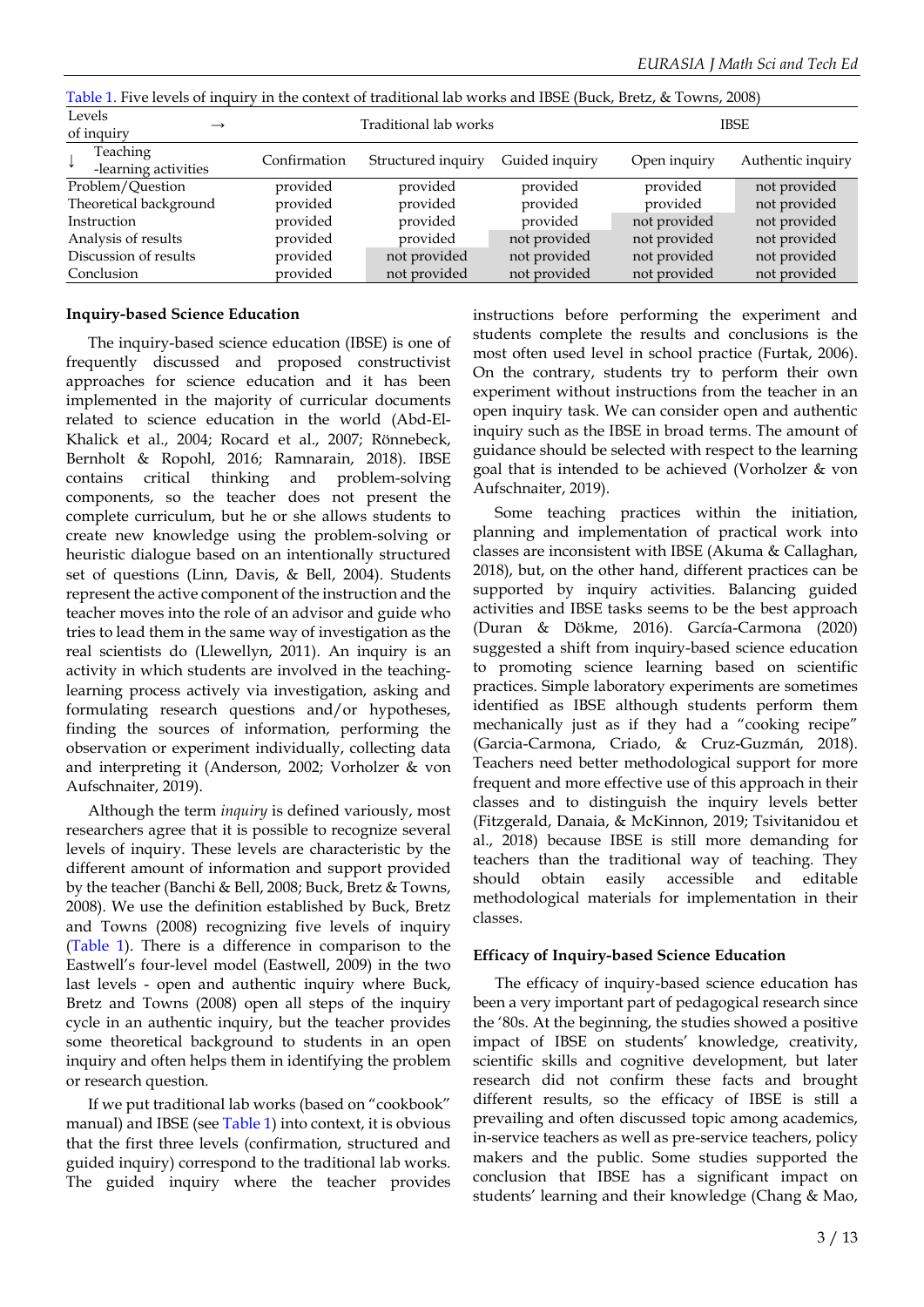1999; Schneider et al., 2002), on the improvement of their understanding of science phenomena (Khisfe & Abd-El-Khalick, 2002), on the increase of their effort in the learning process and lead to better acquirement of scientific methods (Berg et al., 2003; Klahr & Nigam, 2004).

The lack of a control group and/or poor description of instruction in the control group (often defined only as "traditional instruction" without any specification) were the causes of ambiguous results in studies comparing IBSE to other teaching approaches (Levy, Minner, & Jablonski, 2007). Consequently, the results of comparative studies are very often inconclusive and/or it is not possible to generalize them. Minner, Levy, and Century (2010) performed the synthesis of these comparative studies and they realized that half of the 138 investigated studies focused on IBSE in science education showed a positive impact of IBSE on students' teaching-learning process and the memorizing of new information. Students attending classes with IBSE had significantly better results in relation to their knowledge level than their peers who visited lessons with minimal or no portion of IBSE. This conclusion was reached in 42 studies (see Minner, Levy, & Century, 2010).

Although some studies (e.g., Blanchard et al., 2010; Cobern et al., 2010; Furtak et al., 2012; Minner, Levy, & Century, 2010; Schroeder et al., 2007) brought evidence about the positive impact of IBSE on students' learning process, e.g., their cognitive knowledge, content knowledge, acquirement of new skills, critical thinking and attitudes to science branches, the critics of this approach declared it less effective than instruction with detailed guidance (Chall, 2000; Kirschner, Sweller, & Clark, 2006; Klahr & Nigam, 2004; Moreno, 2004). They explained that students are novices in their learning, therefore, they should have direct instructions to understand the concepts and methods related to a specific subject and not to discover the procedures on their own. If students discover methods on their own with minimum instructions, they get lost very often and thus have a negative attitude to the activity or subject, but they can also develop misconceptions related to the topic (Kalyuga et al., 2003).

We can also face limits and challenges in the implementation of IBSE: little time to implement inquiry-based approaches, teacher's confusion in inquiry instruction (Abd-El-Khalick et al., 2004), misconceptions in students' understanding (Brown & Campione, 1994), lack of resources, and a misalignment between the curriculum and the assessment (Kim, Tan, & Talaue, 2013). Students often have problems with reasoning and engaging in high-quality argumentation (Rönnebeck, Bernholt, & Ropohl, 2016) and the appropriate assessment of students' learning process and learning outcomes is also important topic (Dolin  $&$ Evans, 2019; Wilcox, Kruse, & Clough, 2015). It is said better structured professional development with some

standards is crucial for understanding the purpose and principles of IBSE (Fitzgerald, Danaia, & McKinnon, 2019; Yoon et al., 2013).

Upon summing up the studies mentioned above, it is obvious that there is some impact of IBSE on different aspects of the teaching-learning process, not only in relation to students' knowledge results but also to their cognitive development, critical thinking, acquirement of new lab skills and understanding scientific terms and methods (cf Chang & Mao, 1999; Duran & Dökme, 2016; Gibson 1998; Matthews, Adams, & Goos, 2010). It is possible to assume, based on some conclusions, that IBSE with more open steps is more effective for the understanding of scientific content and acquirement of new skills than confirmation tasks (Blanchard et al., 2010; Chang & Mao, 1999; Sadeh & Zion, 2009).

# **STUDY OBJECTIVE AND HYPOTHESES**

The main objective of this study is to investigate whether inquiry-based science education (IBSE) implemented in lab works in Human physiology classes is more efficient than the traditional lab works based on the following "cookbook" manuals provided by a teacher. For this purpose, there are three main hypotheses:

- 1) IBSE leads to a better acquirement of knowledge than traditional "cookbook" laboratory works.
- 2) IBSE leads to a better acquirement of skills than traditional "cookbook" laboratory works.
- 3) There is no significant difference in the efficacy of IBSE in relation to a study programme of university students.

## **METHODS**

## **Sample**

168 students of the Faculty of Education at the University of South Bohemia in České Budějovice were involved in this study. We worked with two groups of students - biology major students (future Biology teachers) and non-biology major students. The average age of biology major students was 22.0 years. There were 5 men and 28 women involved in the experimental group with the IBSE approach and two men and 18 women in the control group with traditional "cookbook" labs. The average age of non-biology major students was 20.6 years. There were 42 men and 23 women in the experimental group, 39 men and 11 women in the control group with "cookbook" labs.

Both groups, experimental as well as the control group, worked on the same tasks, used the same instruments and worked in the same lab. Students did not know that they were working on tasks with a different assignment (inquiry versus traditional "cookbook") in the groups. All groups were taught by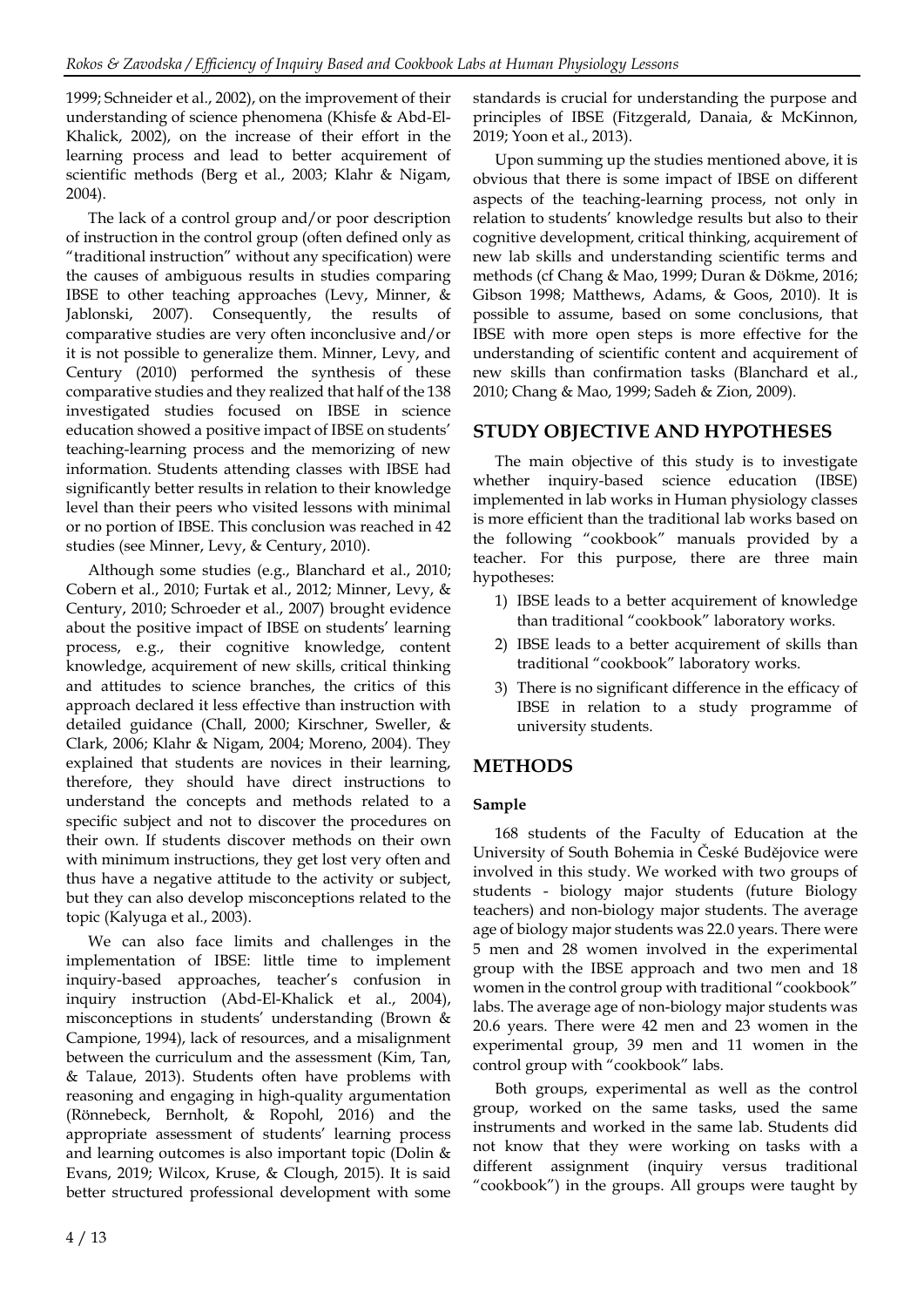| Table 2. Number of students involved in the study and distribution into the experimental and control groups                                              |     |    |      |  |    |  |  |  |  |
|----------------------------------------------------------------------------------------------------------------------------------------------------------|-----|----|------|--|----|--|--|--|--|
|                                                                                                                                                          |     |    | TRAD |  |    |  |  |  |  |
| Biology major students                                                                                                                                   | 53  |    |      |  | 46 |  |  |  |  |
| Non-biology major students                                                                                                                               | 115 |    | 50   |  | 34 |  |  |  |  |
| Total                                                                                                                                                    | 168 | 98 |      |  | 80 |  |  |  |  |
| Logand: $N_{\rm t}$ total number: $FVP$ experimental group: $TPAD_{\rm t}$ control group with traditional "cookbook" labo: $M_{\rm t}$ male: $F_{\rm t}$ |     |    |      |  |    |  |  |  |  |

Legend: N – total number; EXP – experimental group; TRAD – control group with traditional "cookbook" labs; M – male; F – female

the same person (one of the researchers). This person was familiar with both approaches and did not favour any of them. We had considered involving an alternative teacher, but this person was not familiar with the IBSE approach and if we had two different teachers there would be an impact of various teaching styles and teachers' personality (as it is mentioned by Blazar & Kraft, 2017). The number of students involved in the research and their distribution into the experimental and control groups is presented in Table 2.

#### **Design**

We used a method of matched groups (Chraska, 2011; Walker, 2010) with parallel groups. The available sample of students was distributed at random into two groups (see Table 2). The experimental group worked on tasks with IBSE components (mainly open inquiry tasks) and students had to formulate their own hypothesis, design their own experiment, describe the aids, instruments and materials needed to perform the experiment, and then perform it, interpret gained data and formulate relevant conclusions. Students in the group with the traditional frontal "cookbook" labs followed step-by-step guidelines given by the teacher (tasks corresponding with confirmation, structured or guided inquiry) with a description of all steps, so they followed the instructions and performed the experiment, noted obtained data and set conclusions (see Table 1).

Data was collected during the winter term in 2014/2015 (groups with non-biology major students) and the summer term 2015/2016 (groups with biology major students). We used the same test for the experimental group and the control group to measure the effect of IBSE on the level of acquired knowledge and skills. A pre-test was performed to observe the level of students' knowledge and skills at the beginning of the set of lab works in relation to the group that they were involved in. The evaluation of the IBSE efficacy was done by comparing students' scores in the pre-test (distributed at the first lab work) and post-test (distributed one week after the final lab work) in relation to the group they were involved in (Chraska, 2011).

Pre-tests and post-tests contained identical items divided into two clusters (in the following text often named "test part"): 1) items focused on students' knowledge ( $N = 7$ ) in the field of Human physiology (related to topics worked on within lab works - e.g., dichotomy item: *Is it true that respiratory system control is coordinated with circulatory system control?*; open item: *If* *we blow a stream of air from the side into the open eye with a small balloon, it blinks. Explain why this happens.*) and 2) skill items  $(N = 6)$  related to specific inquiry skills (ability to formulate a hypothesis, interpret data, design one's own experiment - e.g., *A dynamometer is an instrument used to measure the force of compression. Is there a relationship between the number of repetitions of exercise and grip strength? Formulate your own hypothesis and design an experiment to verify it.*). The test contents were based on competencies and knowledge expected from students at the university level in specific fields of Human physiology (for example circulatory system, nervous system, sensory system, respiratory system etc.). Some of the knowledge items were closed-ended or multiplechoice questions. Open questions were used for testing students' scientific skills. The knowledge items were assessed by 0, 0.5 or 1 point and skills items by 0, 3 and 6 points (exact criteria were followed during the scoring of every item). In total, students could gain 38 points (7 pts from the knowledge part, 31 pts from the skill part of the tests). Percentages were worked with as well as actual scores, but the percentages were selected for the presentation of results because they enabled a comparison with a similar study performed by Radvanova (2017) and Wilke (2003).

## **Inquiry Tasks**

The tasks (in total 12 labs) were inspired by a set of laboratory works (e.g., Dylevsky, Stastny, & Trojan, 1984; Smith, 1995) and they were modified to be suitable for university students as well as with respect to the different levels of inquiry. The opportunity to use different aids and instruments was another criterion for the modification of tasks (e.g., using the digital tonometer, spirometer, pH meter, as well as schoollaboratory sets). All tasks were focused on Human physiology and emphasis was put on the processes and phenomena related to the everyday life of students. Students worked in groups of 2 to 4 members and every member of the group had to submit their own paper with results and conclusions to receive written formative feedback after the course.

#### **Data Analysis**

Obtained data, results in pre-tests and post-tests, were coded according to the criteria determined in advance. The analysis of scores in both parts of the test, as well as the total score, were performed in percentages. The coded data sets were analysed in the Statistica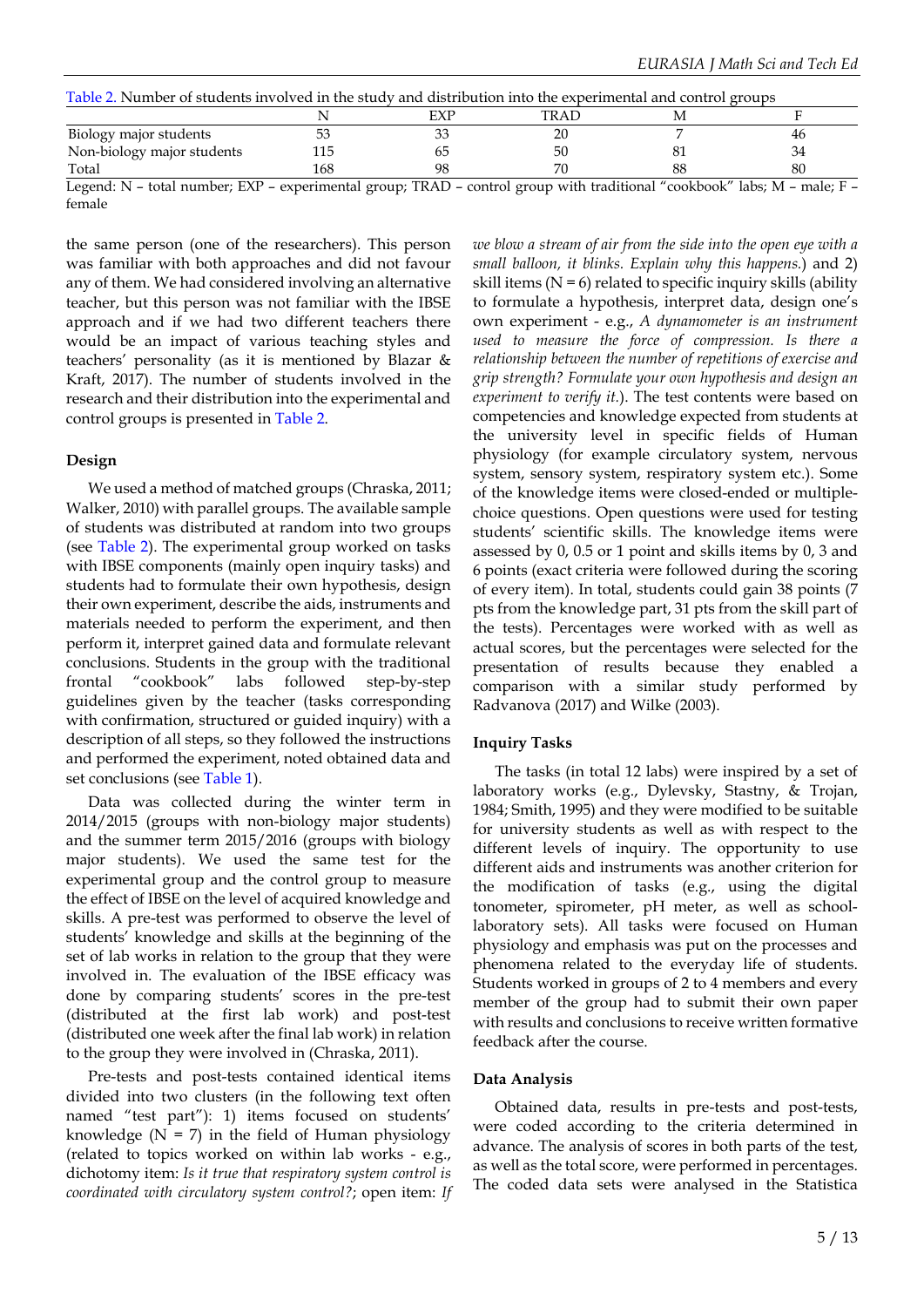program (Dell, Statsoft, Tulsa, OK) by repeatedmeasures ANOVA with the type of instruction (IBSE or traditional) as a category variable. The proper distribution of students into the groups with different types of instruction was verified by an initial analysis of pre-test scores and no significant difference was found in results of these two groups. Some authors (Cobern et al., 2010; Ketelhut, 2007; Mattheis & Nakayama, 1988; Schwartz et al., 2002; Wilson et al., 2010) found a different impact of IBSE on students' knowledge and skills so the cluster of knowledge items and skill items were analysed separately. Post-hoc analysis (Tukey) was used to see statistically significant differences between tests in all analyses. The initial analysis was performed with gender as a category variable, but there were no significant differences between genders, so this variable was not used for the following analyses. The level of statistical significance was set at  $\alpha$  = 0.05 for all statistical tests.

## **RESULTS**

We analysed the scores of pre-tests and post-tests in relation to 1) test repetition meaning whether students achieved better results in post-test in comparison to pretest; 2) type of instruction meaning whether students from the experimental group (with IBSE) achieved better results in comparison to students from the control group with traditional cookbook labs. The results of the statistical analysis are related to 1) which extent the students' performance was better in post-test in comparison to pre-test, 2) whether students in the group with a specific type of instruction (IBSE or traditional lab works) improved their performance, 3) whether there is a difference between the results of students from experimental group (with IBSE) and control group (with traditional lab works). Moreover, we analysed the clusters of tests separately, so we were able to observe whether students improved their performance in relation to the acquirement of new knowledge and/or new skills.

#### **Efficacy of IBSE in the Group of Biology Major Students**

A significantly important impact of the test repetition  $(F_{1,53} = 74.02; p \le 10^{-10})$  as well as the type of instruction  $(F<sub>1,53</sub> = 4.91; p = 0.031)$  were documented. The difference between the pre-test in the experimental group and the pre-test in the control group was not statistically important ( $p = 0.79$ ), while it was possible to observe a significant difference between the post-tests of these two groups ( $p = 0.014$ ). That means students were on the same level at the beginning of this study, but their outcomes were different in relation to the group (experimental or control) they were involved in.

As it was mentioned before, two parts of the tests (knowledge and skills) were analysed separately. A



Figure 2. Scores in the knowledge part of the test – biology major students ( $N = 53$ ). The means and the 95 % confidential interval are described in the graph



Figure 3. Scores in the skill part of the test – biology major students ( $N = 53$ ). The means and the 95 % confidential intervals are described in the graph

significant impact of the test repetition was found in the knowledge part of the tests ( $F_{1,53} = 69.62$ ; p < 10<sup>-10</sup>), but the type of instruction was not statistically important  $(F_{1,53} = 0.049; p = 0.826; Figure 2)$ . Students in the experimental group achieved a higher score in the posttest as well as students in the control group in comparison to pre-tests, but this difference between the achieved score in the knowledge part of post-tests in the experimental group and control group was not statistically important ( $p = 0.75$ ). A statistically important impact of the test repetition was found in the skill part of the test ( $F_{1,53} = 25.63$ ;  $p < 10^{-4}$ ), but in comparison with the knowledge part the impact of the instruction type was significant in the scientific skill part  $(F<sub>1,53</sub> = 7.77; p = 0.007; Figure 3).$  The difference between the skill part of post-tests in the experimental and control groups was statistically important ( $p = 0.002$ ), so it is possible to say that students from experimental group acquired more scientific skills than students from the control group. The overview with the scores of students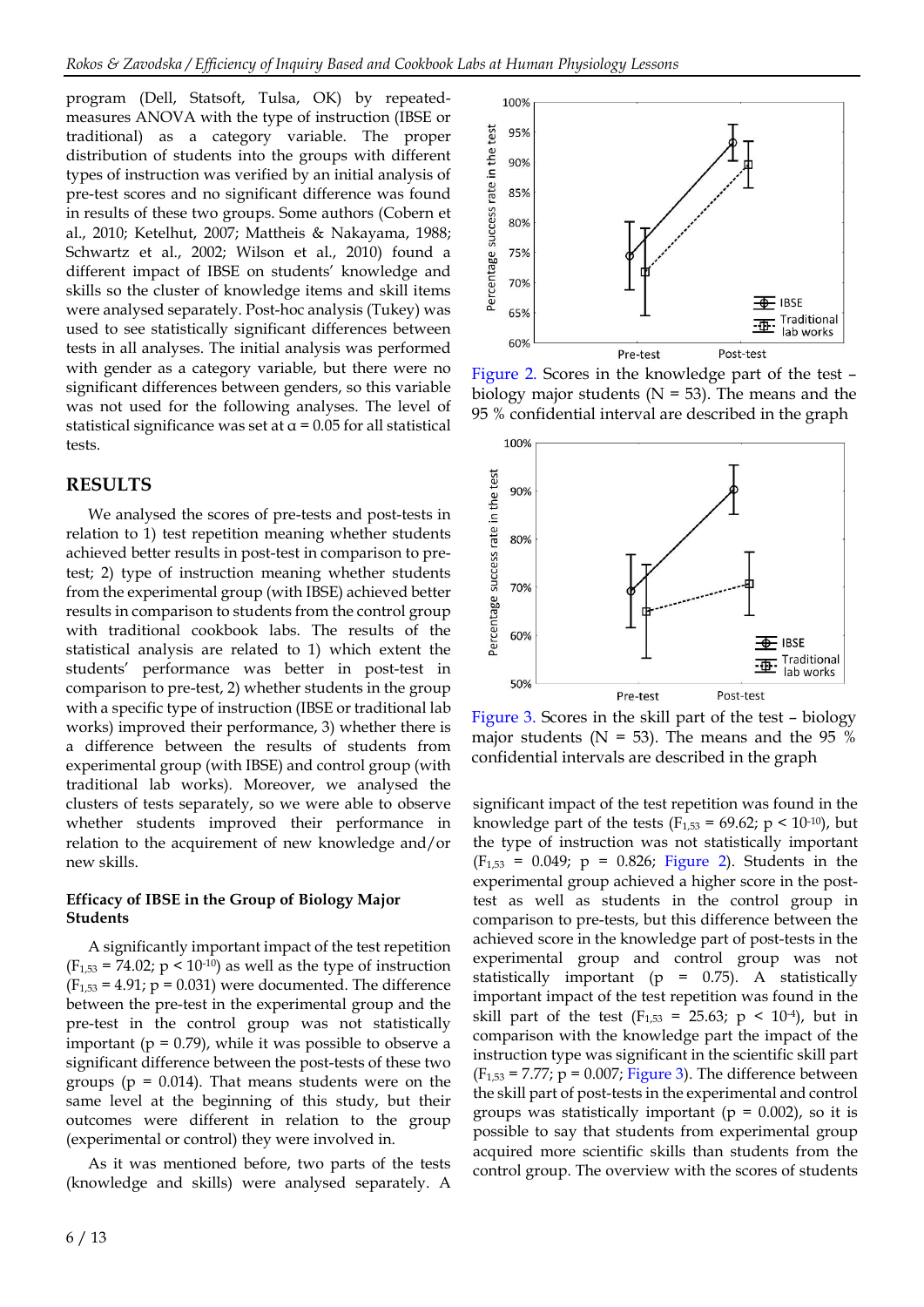Table 3. Summary of point and percentage scores of biology major students  $(N = 53)$  in the pre-test and post-test

|             |             |        |           | Pre-test |        | Post-test |             |        |           |        |        |        |
|-------------|-------------|--------|-----------|----------|--------|-----------|-------------|--------|-----------|--------|--------|--------|
|             | Total score |        | Knowledge |          | Skills |           | Total score |        | Knowledge |        | Skills |        |
| Total       | 26.1        | 70.5 % | 5.1       | 73.5 %   | 21.0   | 67.6 %    | 32.1        | 87.4 % | 6.4       | 91.9 % | 25.7   | 82.9 % |
| <b>IBSE</b> | 26.7        | 71.8 % | 5.2       | 74.5 %   | 21.5   | 69.2%     | 34.5        | 91.8 % | 6.5       | 93.3 % | 28.0   | 90.3 % |
| <b>TRAD</b> | 25.2        | 68.4 % | 5.0       | 71.8 %   | 20.2   | 65.0 %    | 28.2        | 80.2 % | 6.3       | 89.6 % | 21.9   | 70.7 % |

Legend: IBSE – experimental group with the IBSE approach; TRAD – control group with traditional "cookbook" labs. The first column represents points scored, the second percentages. Students could receive 38 points (7 from the knowledge part, 31 from the skill part of the tests)



Figure 4. Scores in the knowledge part of the test – non-biology major students ( $N = 115$ ). Means and the 95 % confidential interval are described in the graph



Figure 4. Scores in the knowledge part of the test – non-biology major students ( $N = 115$ ). Means and the 95 % confidential interval are described in the graph

in the experimental group and control group is shown in Table 3.

#### **Efficacy of IBSE in the Group of Non-biology Major Students**

The non-biology major students' total score achievement was statistically conclusive on the test repetition (F<sub>1,115</sub> = 254.77;  $p < 10^{-5}$ ) as well as on the type of instruction ( $F_{1,115} = 7.51$ ,  $p = 0.007$ ). The difference in post-test scores was significantly different between the



Figure 5. Scores in the skills part – non-biology major students ( $N = 115$ ). Means and the 95 % confidential interval are described in the graph

experimental and control group ( $p = 0.004$ ), so students improved their performance and the results of the experimental and control groups were different to the benefit of the experimental group with the IBSE approach. The same test repetition trend was found on the level of acquired knowledge ( $F_{1,115} = 158.84$ ;  $p \le 10^{-5}$ ), but the impact of the instruction type was not statistically conclusive ( $F_{1,115} = 0.042$ ;  $p = 0.84$ ; Figure 4). The difference between post-tests in the experimental and control group was not significant ( $p = 0.54$ ), so it is not possible to say that IBSE led to a significantly better acquirement of new knowledge. An important impact of test repetition was found in the skill part of the test  $(F<sub>1,115</sub>)$  $= 174.59$ ,  $p < 10^{-15}$ ) and the same finding was determined in relation to the type of instruction ( $F_{1,115} = 17.43$ ; p < 10-4 ; Figure 5). Achieved scores of students from experimental and control groups were statistically different ( $p \leq 10^{-4}$ ). Students from both groups had higher scores in the skill part of the post-test, but the experimental group with the IBSE approach achieved significantly better results in comparison to the control group.

#### **Efficacy of IBSE in Relation to the Study Programme (Biology Major and Non-biology Major Students)**

The third hypothesis investigated the difference in the efficacy of IBSE in relation to the study programme of university students. Biology major students entered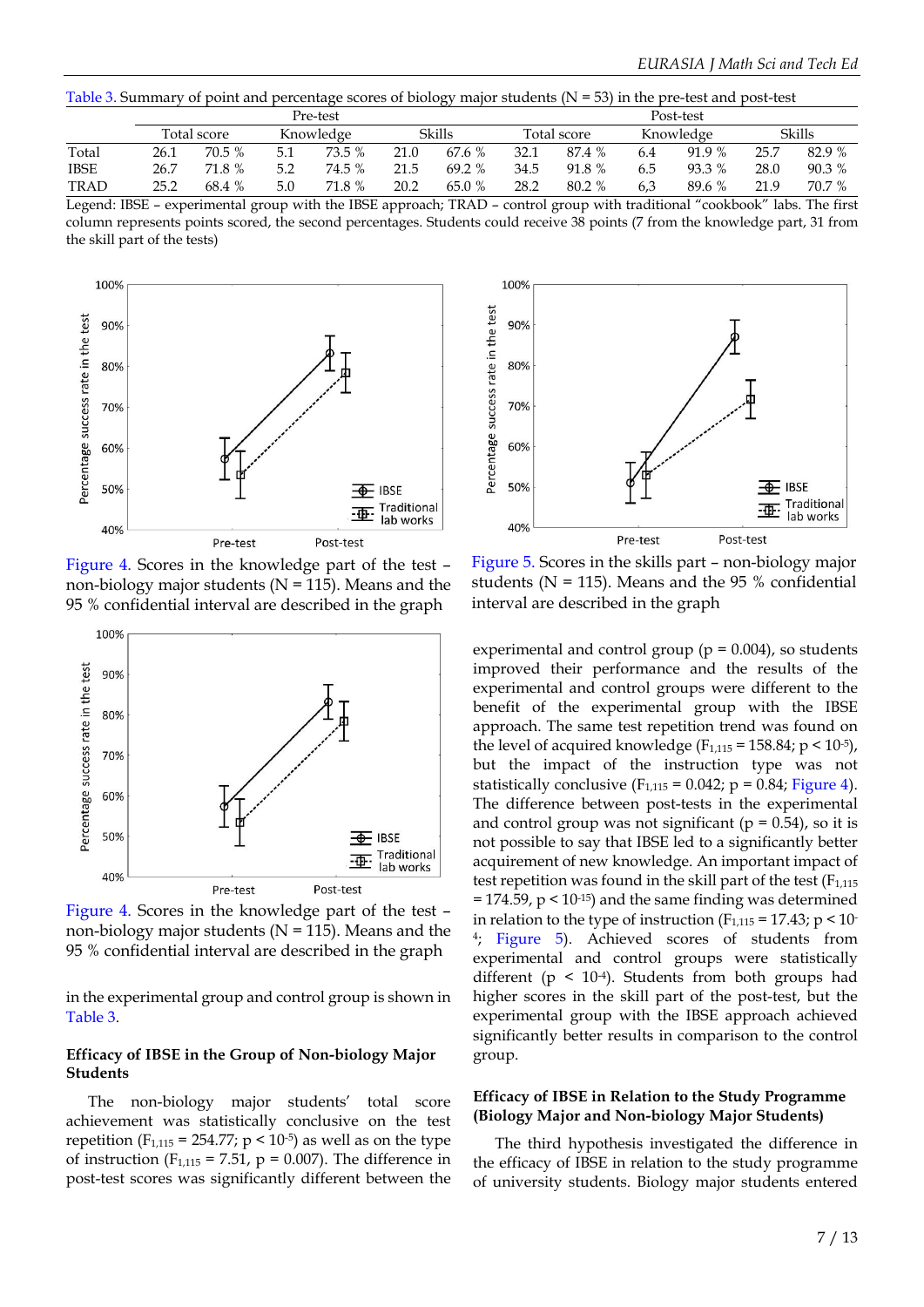| Table 4. Summary of point and percentage scores of non-biology major students ( $N = 115$ ) in the pre-test and post-test |  |  |  |  |  |  |
|---------------------------------------------------------------------------------------------------------------------------|--|--|--|--|--|--|
|                                                                                                                           |  |  |  |  |  |  |

|             |             |        |           | Pre-test |        | Post-test |             |        |           |        |        |        |  |
|-------------|-------------|--------|-----------|----------|--------|-----------|-------------|--------|-----------|--------|--------|--------|--|
|             | Total score |        | Knowledge |          | Skills |           | Total score |        | Knowledge |        | Skills |        |  |
| Total       | 20.0        | 53.7 % | 3.9       | 55.7 %   | 16.1   | 51.8 %    | 30.6        | 80.7 % | 5.7       | 81.1 % | 24.9   | 80.4 % |  |
| <b>IBSE</b> | 19.8        | 54.2 % | 4.0       | 57.4 %   | 15.8   | 51.0 %    | 32.8        | 85.1 % | 5.8       | 83.2 % | 27.0   | 87.1 % |  |
| <b>TRAD</b> | 20.1        | 53.2 % | 3.8       | 53.4 %   | 16.4   | 52.9 %    | 27.7        | 75.0 % | 5.5       | 78.4 % | 22.2   | 71.7 % |  |

Legend: IBSE – experimental group with IBSE approach; TRAD – control group with traditional "cookbook" labs. The first column represents points scored, the second percentages. Students could receive 38 points (7 from the knowledge part, 31 from the skill part of the tests)



Figure 6. The comparison of total scores in the pre-test and post-test between biology major students ( $N = 53$ ) and non-biology major students ( $N = 115$ ). Means and the 95 % confidential intervals are described in the graph

the research with better content knowledge and an overview of science in general, but trends in the development of their knowledge and skills during the research were the same as in the group of non-biology major students, also the entrance scores in the pre-tests were almost the same (Figure 6). When we analysed pretests and post-tests individually for each student, we could observe the IBSE was accepted in the same way by major as well as non-biology major students. Moreover, the success rate was very similar.

Biology major students sometimes had a more sophisticated design of experiments, however this fact is obvious since they have a better theoretical background.

## **DISCUSSION**

The main goal of this study was to verify the hypothesis that IBSE leads to better results of students compared to the traditional teaching methods. As it is mentioned by Ketelhut (2007), Cobern et al. (2010) and Wilson et al. (2010), the IBSE has a different influence on the acquirement of new knowledge and skills. That was the reason why these hypotheses were formulated in relation to the level of acquirement of new knowledge and skills.

The hypothesis about a significant improvement of students' knowledge was not supported by our data. No significant impact of the instruction type (IBSE vs traditional "cookbook" labs) on the level of students' knowledge after the lessons was found. Students from the experimental group with IBSE approach achieved slightly higher scores in the post-test than students from the control group, but the difference between these groups was not statistically important. On the contrary, Wilke (2003) investigated the efficacy of activating teaching approaches in the Human physiology at the University in Texas and he found that students from the experimental group (with activating approaches) had better content knowledge after the lessons. The positive impact of IBSE on understanding biological processes and phenomena was supported by Blanchard et al. (2010), Cobern et al. (2010) and Schneider et al. (2002) among American secondary school students or Sadeh and Zion (2009) among Israeli secondary school students.

The second hypothesis that IBSE leads to a better acquirement of scientific skills was verified, as the students had significantly better results in items related to scientific skills, like the formulation of their own hypothesis, preparation and realization of their own experiment, data collection, data evidence and their analysis, working with different aids and appliances. There still are prevailing traditional laboratory works in the form of confirmation and structured inquiry where students follow manual given by the teacher step-bystep (Boudova et al., 2020; Domin, 1999; Lord &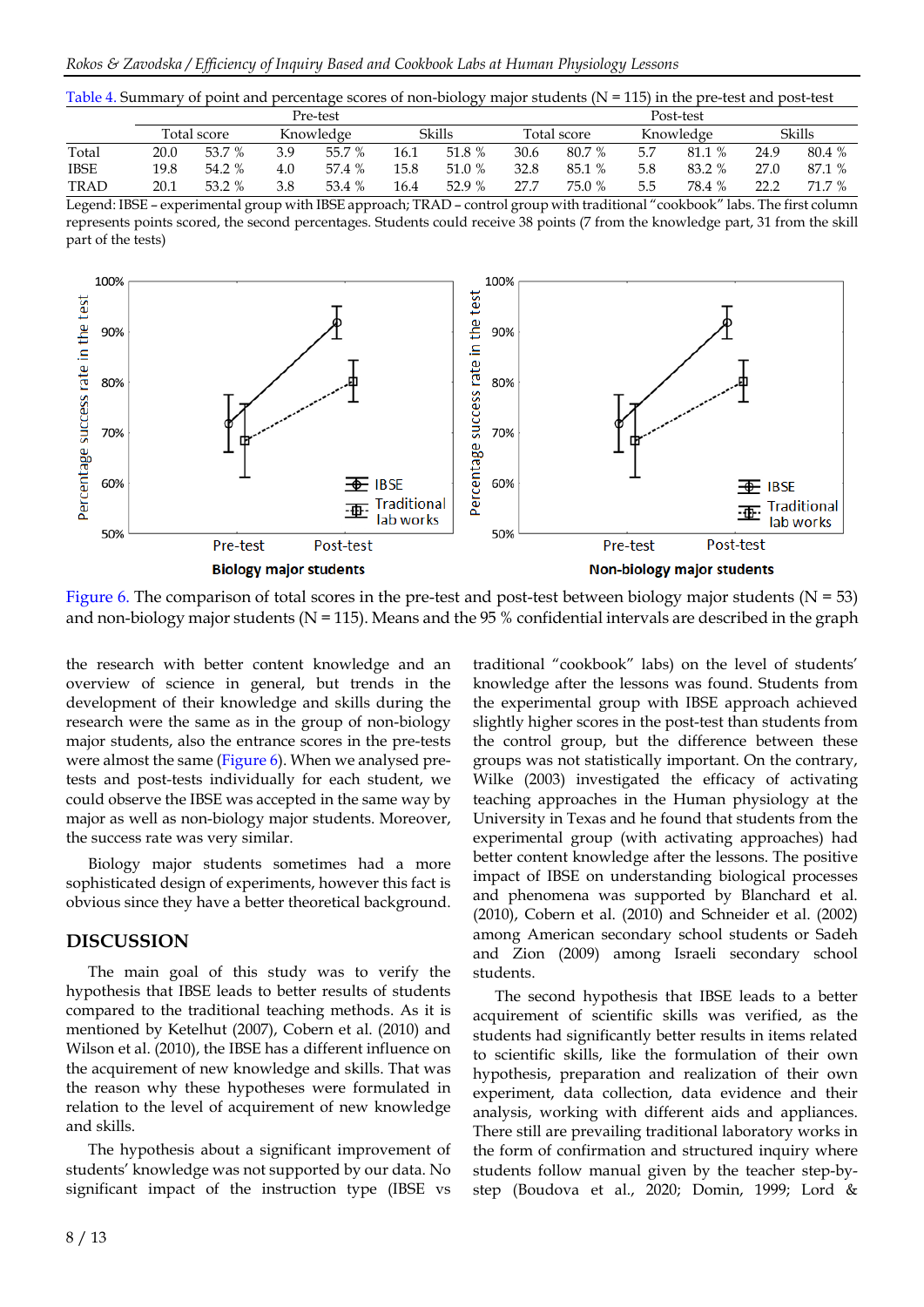Orkwiszewski, 2006). These tasks can support science education, but they have only a limited impact on students' skills and their critical thinking (Russell & Weaver, 2008) because students follow the manual without a deeper understanding of the methodology and the purpose of the whole experiment. The traditional "cookbook" laboratory works are still the prevailing type of tasks in the education, although there is an emphasis on the acquirement of key competences like the competence to learn, solve problems, communication and task performance, which are mentioned and promoted in the main curricular documents - National Framework Programme for elementary education (NIE, 2017) and National Framework Programme for grammar schools (NIE, 2007). It was found that 15 year-old students were able to interpret the phenomena scientifically, but they had worse results in the field of designing scientific research and its evaluation in the PISA 2015 (Blazek & Prihodova, 2016). This result could be caused by the fact that Czech students have only a little experience with experiments and inquiry-based science education (Vacha & Rokos, 2017). IBSE should be the approach for every student, because it has a positive impact on the acquirement of scientific skills. As it was documented by Furtak (2006), IBSE is usable in equalizing achievement differences among students because the students who are not strong in theory can excel in the practical tasks and partial steps of the inquiry process. On the other hand, it is obvious that the students with better knowledge of scientific content can apply their knowledge into practice more easily and design the correct procedure of an experiment. Some students need only little support and they are able to improve their scientific skills, but other students need some specific guidance from the teacher (Schlatter, Molenaar, & Lazonder, 2020).This guidance could be increased in relation to skills that are particularly difficult to learn, such as hypothesizing or designing one's own experiment (Schlatter, Molenaar, & Lazonder, 2020). These steps were also very difficult for students in our study, but based on the guidance provided during first lessons and the feedback received from the teacher, students improved their ability to formulate the hypothesis and they were able to do it on their own at later lessons. The best improvement was found in relation to designing their own experiments because students learnt to include control variables in their designs, and they were able to formulate the instruction properly.

Some authors (e.g., Brown & Campione, 1994; Bruder & Prescott, 2013; Klahr & Nigam, 2004; Lederman, Abell, & Akerson, 2008) support a procedure from simpler levels of inquiry (confirmation, structured and guided) to open inquiry. The authors mentioned above also emphasize the necessity of using precise the methodological procedures during lessons with younger pupils who do not have enough experience with

learning process. A combination of open tasks with guided and structured tasks is said to be effective and it was also shown in this study because some of the tasks had to be designed (mainly because of specific methodological steps in the procedure) as structured tasks with only few open items.

Of course, some important factors may not have been investigated in this study. Firstly, the IBSE was a new approach for students, and they had not encountered it during their school attendance. Therefore, they could comprehend IBSE to be a more attractive approach during laboratory works, so they were more engaged in solving tasks. Secondly, IBSE could be considered an activating approach because it has a positive impact on students' motivation and their concentration on solving tasks will be higher. The efficacy can be also influenced by the person leading the activity. This person, one of the researchers, can influence students with his or her knowledge, skills, enthusiasm for tasks and topics and the whole personality and character. However, the instruction in the experimental and control groups was performed in the same way and by the same person without a subjective interest in any of the two approaches. The instruction performed by the same person is not often included in methodological procedures of other studies, where the experimental group was taught by a researcher while the control group was led by a teacher from the school. In this case, the students could be interested in the new person in the class more than in the new teaching approach.

## **CONCLUSIONS**

The main goal of this study was to compare the efficacy of IBSE and traditional teaching methods based on using "cookbook" manuals provided by teachers. The research was implemented into the university courses of Human physiology. It was found that IBSE is an efficient teaching approach, but the difference in score achievement in comparison to traditional "cookbook" labs was not statistically important.

The hypothesis that IBSE leads to a better acquirement of knowledge than traditional teaching methods was not verified. Students in the experimental group (working on IBSE tasks) obtained slightly higher scores in the post-test than students in control groups, but the difference between these groups was not statistically important. The second hypothesis related to a better acquirement of scientific skills (e.g., interpretation of obtained data, designing one's own research, formulation of scientific questions and hypotheses, and formulation of conclusions based on previous students' activity) within IBSE lessons was verified. Students in the experimental group had significantly higher score results in the post-test, specifically in the cluster containing skill items. The third hypothesis was focused on the efficacy comparison of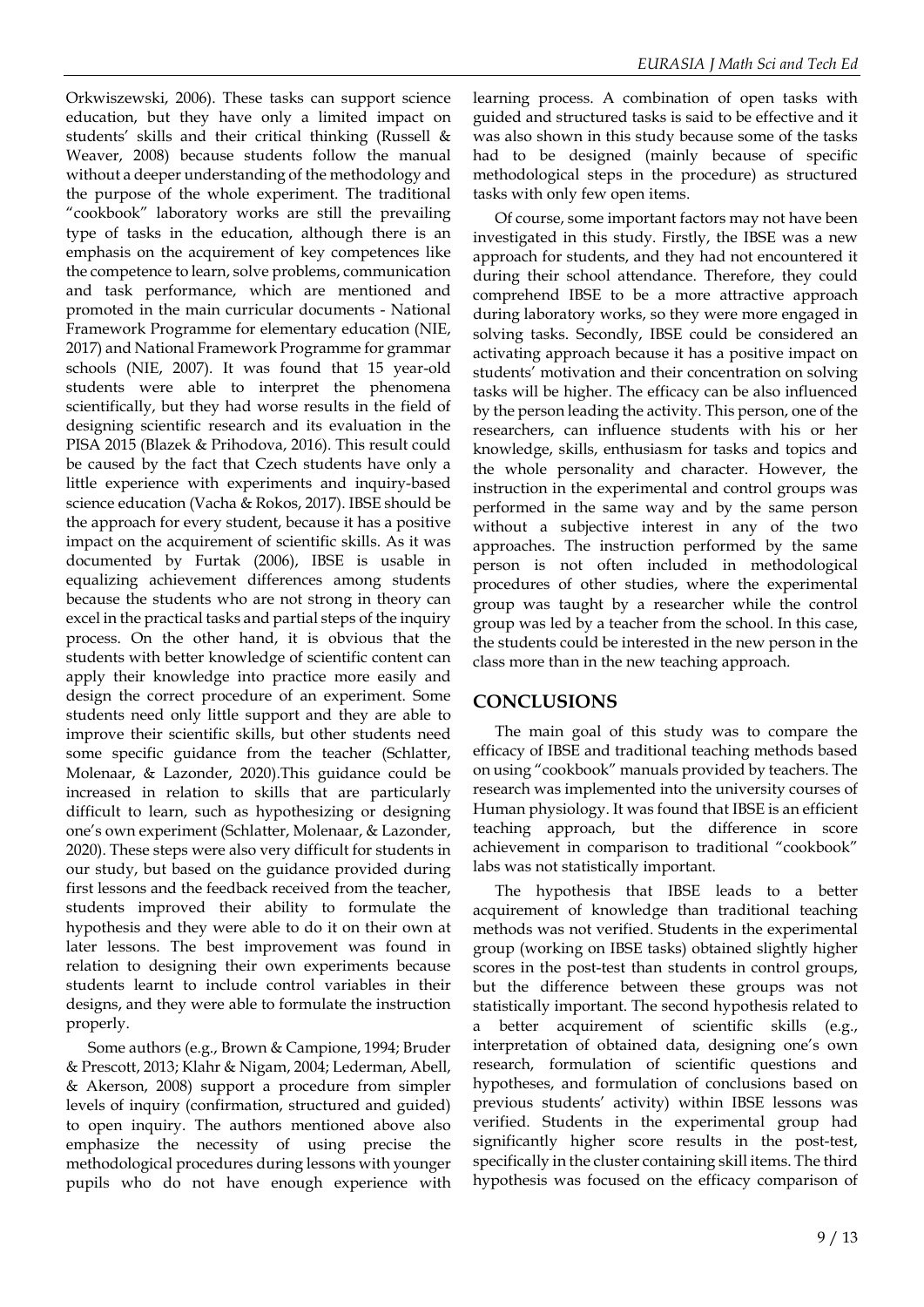IBSE among biology major and non-biology major students. No statistically important difference between these two groups of students was found, so we can say that the biology major programme is not an important factor for IBSE efficacy because both groups (biology major students as well as non-biology major students) had almost the same success rate.

Of course, it is not possible to generalize the results above because of the limited accessible sample of students involved in this study. On the other hand, other studies carried out at different levels of education showed the same results in relation to the acquirement of new knowledge and skills. It is obvious that inquiry is a convenient way for students to acquire key competences, e.g., specific subject-related competences, competence to learn, solve problems as well as communicative and work competences.

## **ACKNOWLEDGEMENT**

This paper was supported by the Grant Agency of the University of South Bohemia in Ceske Budejovice (No. 123/2019/S).

## **REFERENCES**

- Abd-El-Khalick, F., Boujaoude, S., Duschl, R., Lederman, N. G., Mamlok-Naaman, R., & Hofstein, A., et al. (2004). Inquiry in science education: International perspectives. *Science Education, 88*(3), 397-419. <https://doi.org/10.1002/sce.10118>
- Akuma, F. V., & Callaghan, R. (2018). Teaching practices linked to the implementation of inquiry-based practical work in certain science classrooms. *Journal of Research in Science Teaching, 56*, 64-90. <https://doi.org/10.1002/tea.21469>
- Anderson, R. D. (2002). Reforming science teaching: What research says about inquiry. *Journal of Science Teacher Education*, *13*(1), 1-12. [https://doi.org/](https://doi.org/10.1023/A:1015171124982) [10.1023/A:1015171124982](https://doi.org/10.1023/A:1015171124982)
- Banchi, H., & Bell, R. (2008). The many levels of inquiry. *Science and Children*, *46*(2), 26-29.
- Berg, C. A. R., Bergendahl, V. C. B., Lundberg, B. K. S., & Tibell, L. (2003). Benefiting from an open-ended experiment? A comparison of attitudes to, and outcomes of, an expository versus an open-inquiry version of the same experiment. *International Journal of Science Education*, *25*(3), 351-372. <https://doi.org/10.1080/09500690210145738>
- Blanchard, M., Southerland, S. A., Osborne, J. W., Sampson, V. D., Annetta, L. A., & Granger, E. M. (2010). Is inquiry possible in light of accontability?: A quantitative comparison of the relative effectiveness of guided inquiry and verification laboratory instruction. *Science Education*, *94*(4), 577- 616. <https://doi.org/10.1002/sce.20390>
- Blazar, D., & Kraft, M. A. (2017). Teacher and Teaching Effects on Students' Attitudes and Behaviors. *Educational Evaluation and Policy Analysis*, *39*(1), 146- 170. <https://doi.org/10.3102/0162373716670260>
- Blazek, R., & Prihodova, S. (2016). *Mezinarodni setreni PISA 2015: Narodni zprava - prirodovedna gramotnost* [PISA 2015: National report - scientific literacy]. Prague: Czech School Inspectorate.
- Blazek, R., Janotova, Z., Poztuznikova, E., & Basl, J. (2019). Mezinarodni setreni PISA 2018. Narodni zprava [PISA 2018: National report]. Prague: Czech School Inspectorate.
- Boudova, S., Stastny, V., Basl, J., Zatloukal, T., Andrys, O., & Prazakova, D. (2020). Mezinarodni setreni TALIS 2018. Narodni zprava [TALIS 2018: National report]. Prague: Czech School Inspectorate.
- Brown, A., & Campione, J. (1994). Guided discovery in a community of learners. In: K. McGilly (Ed.), *Classroom Lessons: Integrating Cognitive Theory and Classroom Practice* (pp. 229-270). Cambridge, MA: MIT Press.
- Bruder, R., & Prescott, A. (2013). Research evidence on the benefits of IBL. *ZDM Mathematics Education, 45*, 811-822. [https://doi.org/10.1007/s11858-013-](https://doi.org/10.1007/s11858-013-0542-2) [0542-2](https://doi.org/10.1007/s11858-013-0542-2)
- Buck, B. L., Bretz, S. L., & Towns, M. H. (2008). Characterizing the level of inquiry in the undergraduate laboratory. *Journal of College Science Teaching*, *38*(1), 52-58.
- Chall, J. S. (2000). *The academic achievement challenge*. New York: Guilford.
- Chang, C.-Y., & Mao, S.-L. (1999). Comparison of Taiwan science students' outcomes with inquiry-group versus traditional instruction. *Journal of Educational Research*, *92*(6), 340-346. [https://doi.org/10.1080/](https://doi.org/10.1080/00220679909597617) [00220679909597617](https://doi.org/10.1080/00220679909597617)
- Chraska, M. (2011). *Metody pedagogickeho vyzkumu: Zaklady kvantitativniho vyzkumu* [Methods of pedagogical research: Foundations of qualitative research]*.* Prague: Grada.
- Cobern, W. W., Schuster, D., Adams, B., Applegate, B., Skjold, B., Undreiu, A., Loving, C. C., & Gobert, J. D. (2010). Experimental comparison of inquiry and direct instruction in science. *Research in Science & Technological Education*, *28*(1), 81-96. <https://doi.org/10.1080/02635140903513599>
- Dolin, J., & Evans, R. (2018). *Transforming Assessment: Through an Interplay Between Practice, Research and Policy*. Cham: Springer. <https://doi.org/10.1007/978-3-319-63248-3>
- Domin, D. S. (1999). A review of laboratory teaching styles. *Journal of Chemical Education*, *76*(4), 543-547. <https://doi.org/10.1021/ed076p543>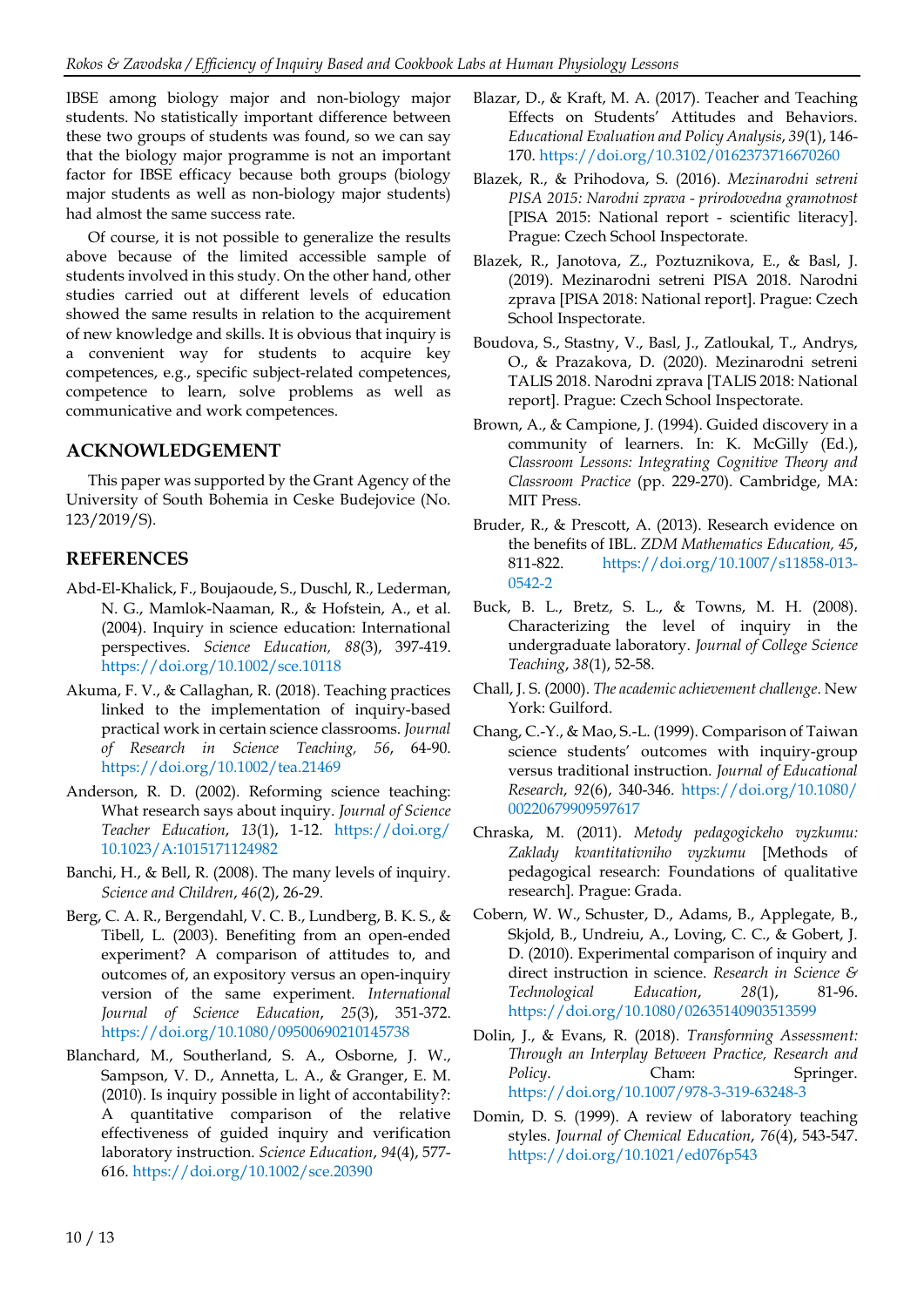- Duran, M., & Dökme, I. (2016). The effect of the inquirybased learning approach on student's criticalthinking skills. *Eurasia Journal of Mathematics, Science & Technology Education*, *12*(12), 2887-2908. <https://doi.org/10.12973/eurasia.2016.02311a>
- Dylevsky, I., Stastny, F., & Trojan, S. (1984). *Prakticka cviceni ze somatologie* [Practical laboratory works from somatology]. Prague: Avicenum.
- Eastwell, P. (2009). Inquiry learning: Elements of confusion and frustration. *The American Biology Teacher*, *71*(5), 263-264. [https://doi.org/10.1662/](https://doi.org/10.1662/005.071.0503) [005.071.0503](https://doi.org/10.1662/005.071.0503)
- Eurydice (2011). *Science education in Europe: National practices, policies and research*. Brussels: European Commission. <https://doi.org/10.2797/7170>
- Fitzgerald, M., Danaia, L., & McKinnon, D. H. (2019). Barriers Inhibiting Inquiry-Based Science Teaching and Potential Solutions: Perceptions of Positively Inclined Early Adopters. *Research in Science Education*, *49*, 543-566. [https://doi.org/10.1007/](https://doi.org/10.1007/s11165-017-9623-5) [s11165-017-9623-5](https://doi.org/10.1007/s11165-017-9623-5)
- Furtak, E. M. (2006). The problem with answers: An exploration of guided scientific inquiry teaching. *Science Education*, *90*(3), 453-467. [https://doi.org/](https://doi.org/10.1002/sce.20130) [10.1002/sce.20130](https://doi.org/10.1002/sce.20130)
- Furtak, E. M., Seidel, T., Iverson, H., & Briggs, D. C. (2012). Experimental and quasi-experimental studies of inquiry-based science teaching: A metaanalysis. *Review of Educational Research*, *82*, 300-329. <https://doi.org/10.3102/0034654312457206>
- García-Carmona, A. (2019). Pre-service Primary Science Teachers' Abilities for Solving a Measurement Problem Through Inquiry. *International Journal of Science and Mathematics Education*, *17*, 1-21. <https://doi.org/10.1007/s10763-017-9858-7>
- García-Carmona, A. (2020). From Inquiry-Based Science Education to the Approach Based on Scientific Practices. *Science & Education*, *29*, 443-463. <https://doi.org/10.1007/s11191-020-00108-8>
- García-Carmona, A., Criado, A. M., & Cruz-Guzmán, M. (2018). Prospective primary teachers' prior experiences, conceptions, and pedagogical valuations of experimental activities in science education. *International Journal of Science and Mathematics Education*, *16*(2), 237-253. <https://doi.org/10.1007/s10763-016-9773-3>
- Gibson, H. L. (1998, April). Case studies of an inquirybased science programs' impact on students' attitudes towards science and interest in science careers. *Paper presented at annual meeting of the National Association for Research in Science Teaching*, 19. - 22. 4. 1998, San Diego, CA.
- Hazelkorn, E., Ryan, C., Beernaert, Y., Constantinou, C., Deca, L., Grangeat, M., … Welzel-Breuer, M. (2015). *Science education for Responsible Citizenship (No. EUR*

26893). Brussels: European Commission - Research and Innovation.

- Kalyuga, S., Ayres, P., Chandler, P., & Sweller, J. (2003). Expertise reversal effect. *Educational Psychologist*, *38*, 23-31. [https://doi.org/10.1207/S15326985EP](https://doi.org/10.1207/S15326985EP3801_4) [3801\\_4](https://doi.org/10.1207/S15326985EP3801_4)
- Ketelhut, D. J. (2007). The impact of student self-efficacy on scientific inquiry skills: An exploratory investigation in *River City,* a multi-user virtual environment. *Journal of Science Education and Technology*, *16*(1), 99-111. [https://doi.org/10.1007/](https://doi.org/10.1007/s10956-006-9038-y) [s10956-006-9038-y](https://doi.org/10.1007/s10956-006-9038-y)
- Khishfe, R., & Abd-Al-Khalick, F. (2002). Influence of explicit and reflective versus inquiry-oriented instruction on sixth graders' views of nature of science. *Journal of Research in Science Teaching*, *39*(7), 551-578. <https://doi.org/10.1002/tea.10036>
- Kim, M., Tan, A-L., & Talaue, F. (2013). New vision and challenges in inquiry-based curriculum change in Singapore. *International Journal of Science Education, 35*(2), 289-311. [https://doi.org/0.1080/09500693.](https://doi.org/0.1080/09500693.2011.636844) [2011.636844](https://doi.org/0.1080/09500693.2011.636844)
- Kirschner, P. A., Sweller, J., & Clark, R. E. (2006). Why minimal guidance during instruction does not work: An analysis of the failure of constructivist, discovery, problem-based, experiential, and inquiry-based teaching. *Educational Psychologist*, *41*(2), 75-86. [https://doi.org/10.1207/s15326985ep](https://doi.org/10.1207/s15326985ep4102_1) [4102\\_1](https://doi.org/10.1207/s15326985ep4102_1)
- Klahr, D., & Nigam, M. (2004). The equivalence of learning paths in early science instruction: Effects of direct instruction and discovery learning. *Psychological Science*, *15*, 661-667. [https://doi.org/](https://doi.org/10.1111/j.0956-7976.2004.00737.x) [10.1111/j.0956-7976.2004.00737.x](https://doi.org/10.1111/j.0956-7976.2004.00737.x)
- Lederman, N. G., Abell, S., & Akerson, V. (2008). Students' knowledge and skills with inquiry. In E. Abrams, S. A. Southerland & P. Silva (Eds.), *Inquiry in the classroom: Realities and opportunities* (3-38). Greenwich, CT: Information Age Publishing.
- Levy, A. J., Minner, D. D., & Jablonski, E. S. (2007, April). Inquiry-based science instruction and students' science content knowledge: A research synthesis. *Paper presented at annual meeting of the National Association for Research in Science Teaching*, 15. - 18. 4. 2007, New Orleans, LA, USA.
- Linn, M. C., Davis, E. A., & Bell, P. (2004). *Internet environments for science education.* Mahwah, NJ: Lawrence Erlbaum. [https://doi.org/10.4324/](https://doi.org/10.4324/9781410610393) [9781410610393](https://doi.org/10.4324/9781410610393)
- Llewellyn, D. (2011). *Differentiated Science Inquiry*. Thousand Oaks, CA: Corwin Press.
- Lord, T., & Orkwiszewski, T. (2006). Moving from didactic to inquiry-based instruction in a science laboratory. *The American Biology Teacher*, *68*(6), 342- 345. <https://doi.org/10.2307/4452009>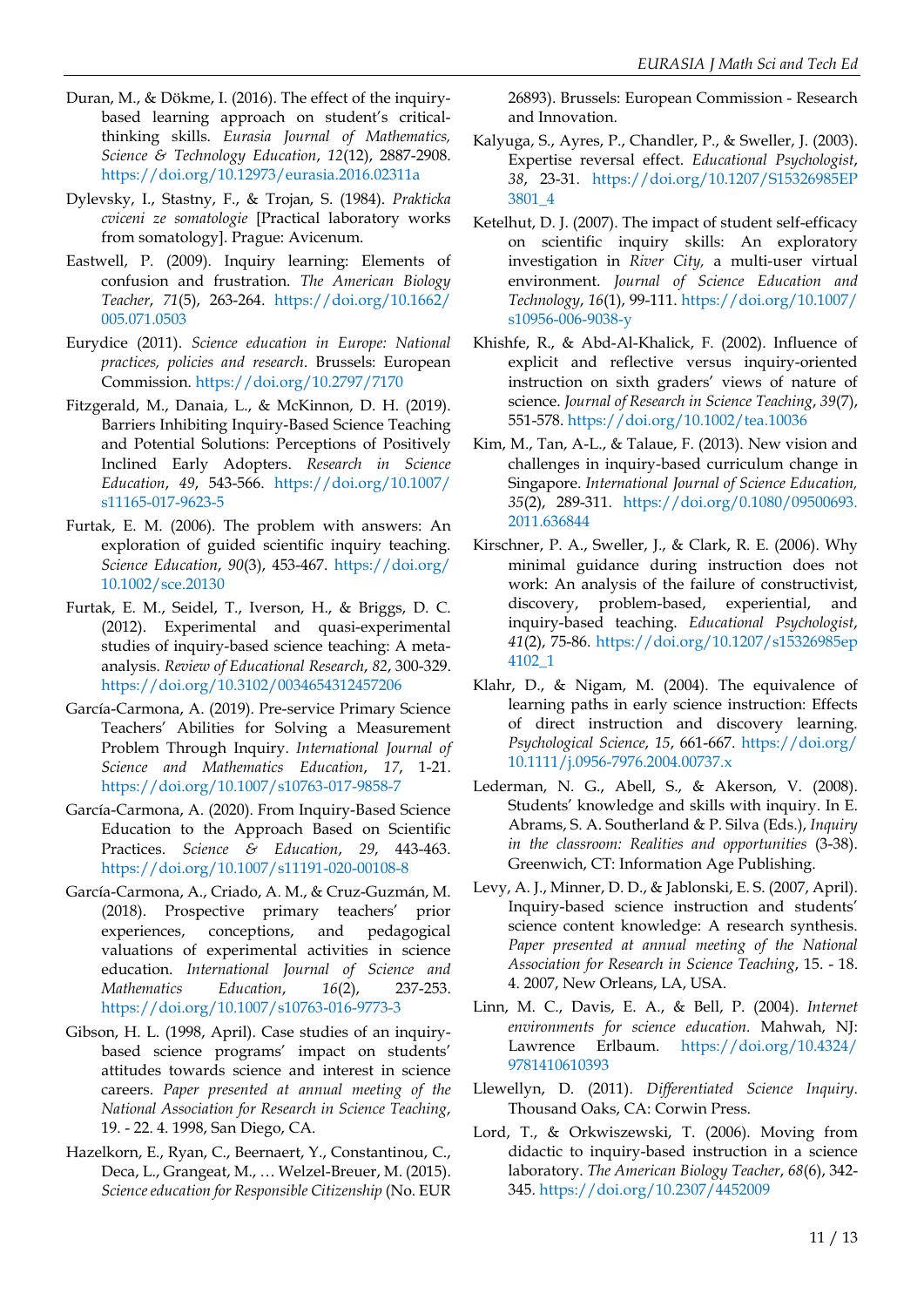- Mattheis, F. E., & Nakayama, G. (1988). *Effects of a laboratory-centered inquiry program on laboratory skills, science process skills, and understanding of science knowledge in middle grades students* [online, cit. 4. 7. 2019]. Retrieved from [http://files.eric.ed.](http://files.eric.ed.gov/fulltext/ED307148.pdf) [gov/fulltext/ED307148.pdf](http://files.eric.ed.gov/fulltext/ED307148.pdf)
- Matthews, K. E., Adams, P., & Goos, M. (2010). Using the principles of BIO2010 to develop an introductory, interdisciplinary course for biology students. *CBE-Life Science Education*, *9*, 290-297. [https://doi.org/](https://doi.org/10.1187/cbe.10-03-0034) [10.1187/cbe.10-03-0034](https://doi.org/10.1187/cbe.10-03-0034)
- Minner, D. D., Levy, A. J., & Century, J. (2010). Inquirybased science instruction - What is it and does it matter? Results from a research synthesis years 1984 to 2002. *Journal of Research in Science Teaching*, *47*(4), 474-496. <https://doi.org/10.1002/tea.20347>
- Moreno, R. (2004). Decreasing cognitive load in novice students: Effects of explanatory versus corrective feedback in discovery-based multimedia. *Instructional Science*, *32*, 99-113. [https://doi.org/](https://doi.org/10.1023/B:TRUC.0000021811.66966.1d) [10.1023/B:TRUC.0000021811.66966.1d](https://doi.org/10.1023/B:TRUC.0000021811.66966.1d)
- NIE (2007). *Ramcovy vzdělávací program pr ogymnazia* [Framework Education Programme for grammar schools]. Prague: National Institute for Education.
- NIE (2017). *Ramcovy vzdělávací program pro zakladni vzdelavani* [Framework Education Programme for Elementary Education]. Prague: National Institute for Education.
- OECD (2016). *PISA 2015 assessment and analytical framework. Science, reading, mathematic and financial literacy*. Paris: OECD Publishing. [https://doi.org/](https://doi.org/10.1787/9789264255425-en) [10.1787/9789264255425-en](https://doi.org/10.1787/9789264255425-en)
- OECD (2020). *PISA 2024: Strategic Vision and Direction for Science (Final draft)* [online, cit. 16. 6. 2020]. Retrieved from [https://www.oecd.org/pisa/](https://www.oecd.org/pisa/publications/PISA-2024-Science-Strategic-Vision-Proposal.pdf) [publications/PISA-2024-Science-Strategic-Vision-](https://www.oecd.org/pisa/publications/PISA-2024-Science-Strategic-Vision-Proposal.pdf)[Proposal.pdf](https://www.oecd.org/pisa/publications/PISA-2024-Science-Strategic-Vision-Proposal.pdf)
- Osborne, J. F., & Dillon, J. (2008). *Science education in Europe: Critical reflections* [cit. 4. 7. 2019]. <https://doi.org/10.2777/12626>
- Papacek, M., Cizkova, V., Kubiatko, M., Petr, J., & Zavodska, R. (2015). Didaktika biologie: didaktika v rekonstrukci [Biology Didactics: didactics in reconstruction]. In I. Stuchlikova & T. Janik (Eds.), *Oborove didaktiky: vyvoj - stav - perspektivy* (225-257). Brno: Masaryk University.
- Radvanova, S. (2017). *Efektivita vybranych vzdelavacich postupu ve vyuce biologie* [The efficiency of selected educational practices in biology teaching]. PhD thesis. Prague: Charles University, Faculty of Education.
- Ramnarain, U. (2018). Scientific literacy in East Asia: Shifting toward an inquiry-informed learning perspective. In Primary science education in East

Asia (pp. 201-213). Cham: Springer. [https://doi.org/10.1007/978-3-319-97167-4\\_10](https://doi.org/10.1007/978-3-319-97167-4_10)

- Rocard, M., Csermely, P., Jorde, D., Lenzen, D., Wahlberg-Henrikson, H., & Hermmo, U. (2007). *Science education NOW: A renewed pedagogy for the future of Europe*. Brussels: European Commission.
- Rönnebeck, S., Bernholt, S., & Ropohl, M. (2016). Searching for a common ground-A literature review of empirical research on scientific inquiry activities. *Studiesin Science Education*, *52*(2), 161-197. <https://doi.org/10.1080/03057267.2016.1206351>
- Russell, C. B., & Weaver, G. C. (2008). Student perceptions of the purpose and function of the laboratory in science: A grounded theory study. *International Journal for the Scholarship of Teaching and Learning*, *2*(2), 1-14. [https://doi.org/10.20429/](https://doi.org/10.20429/ijsotl.2008.020209) [ijsotl.2008.020209](https://doi.org/10.20429/ijsotl.2008.020209)
- Sadeh, I., & Zion, M. (2009). The development of dynamic inquiry performances within an open inquiry setting: A comparison to guided inquiry setting. *Journal of Research in Science Teaching*, *46*(10), 1137-1160. [https://doi.org/10.1002/tea.](https://doi.org/10.1002/tea.20310) [20310](https://doi.org/10.1002/tea.20310)
- Schlatter, E., Molenaar, I., & Lazonder, A. W. (2020) Individual Differences in Children's Development of Scientific Reasoning Through Inquiry-Based Instruction: Who Needs Additional Guidance? *Frontiers in Psychology*, *11*(904), 1-14. <https://doi.org/10.3389/fpsyg.2020.00904>
- Schneider, R. M., Krajcik, J., Marx, R. W., & Soloway, E. (2002). Performance of students in project-based science classrooms on a national measure of science achievement. *Journal of Research in Science Teaching*, *39*(5), 410-422. <https://doi.org/10.1002/tea.10029>
- Schroeder, C. M., Scott, T. P., Tolson, H., Huang, T.-Y., & Lee, Y.-H. (2007). A meta-analysis of national research: Effects of teaching strategies on student achievement in science in the United States. *Journal of Research in Science Teaching*, *44*, 1436-1460. <https://doi.org/10.1002/tea.20212>
- Schwartz, R. S., Lederman, N., Khishfe, R., Lederman, J. S., Matthews, L., & Liu, S. (2002, January). Explicitreflective instructional attention to nature of science and scientific inquiry: Impact on student learning. *Paper presented at annual International Conference of the Association for the Education of Teachers in Science*, 10. - 13. 1. 2002. Charlotte, NC, USA.
- Sjøberg, S. (2018). The power and paradoxes of PISA: Should Inquiry-Based Science Education be sacrificed to climb on the ranking? *NorDiNa*, *14*(2), 186-202. <https://doi.org/10.5617/nordina.6185>
- Skoda, J., & Doulik, P. (2009). Vyvoj paradigmat prirodovedneho vzdelavani [Science paradigms development]. *Pedagogicka orientace*, *19*(3), 24-44.